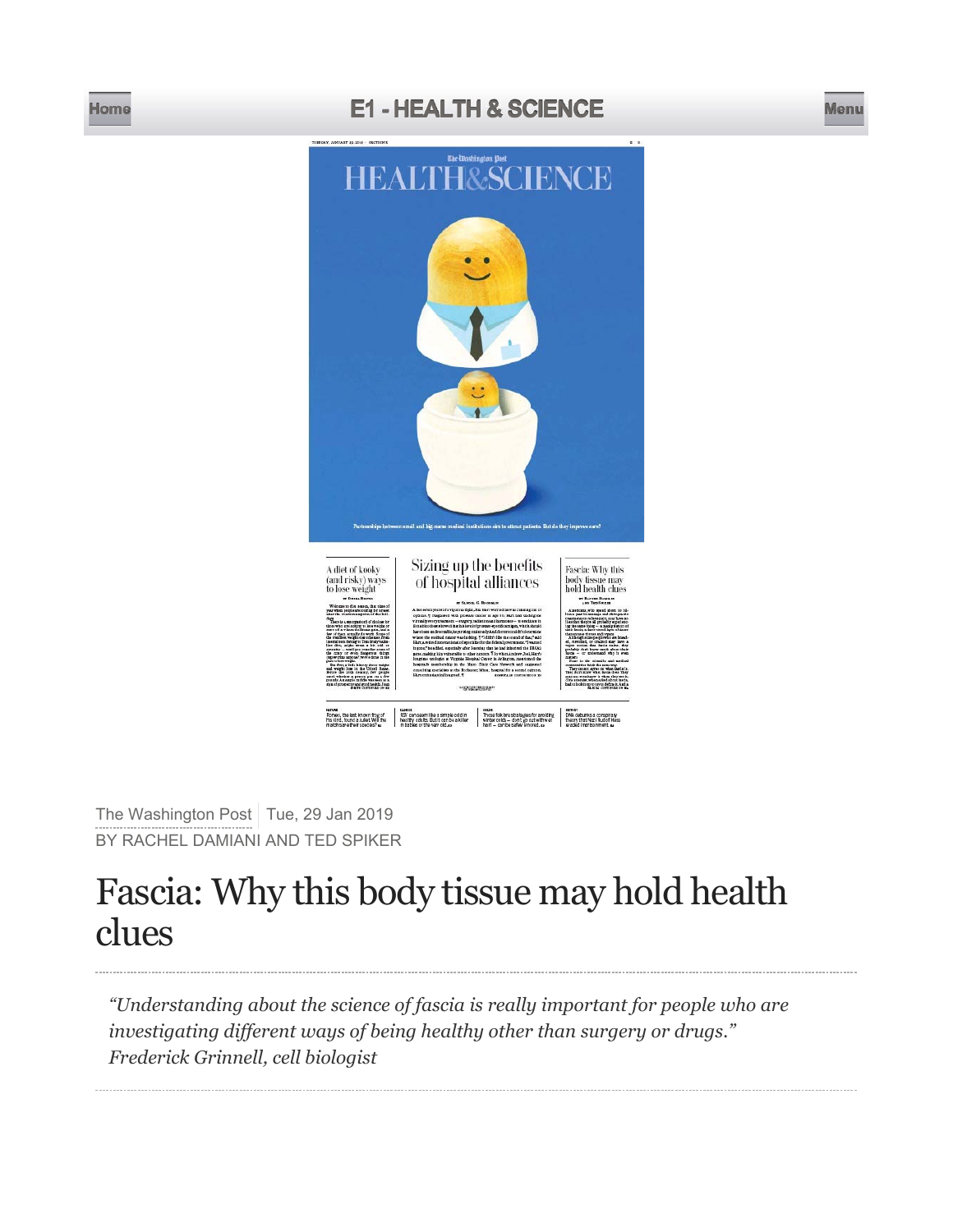Americans, who spend about \$8 billion a year in massage and chiropractic treatments to relieve pain, may have no idea that they're all probably experiencing the same thing — a manipulation of their fascia, a three-tiered layer of tissue that encases tissues and organs.



#### **Massage can affect the body's fascia, a three-tiered layer of tissue that encases tissues and organs. Researchers say fascia exists throughout our bodies and has the potential to influence everything.**

Although some people who are kneaded, stretched, or cracked may have a vague notion that fascia exists, they probably don't know much about their fascia — or understand why it even matters.

Some in the scientific and medical communities think the same way.

They cannot agree on what fascia is. They don't know what fascia does. They may not even know it when they see it. (One scientist, when asked about fascia, had to look it up to try to define it. And a scientific group, the Fascia Nomenclature Committee, has devoted itself to resolving this language confusion.)

But this is what they suspect: As the only tissue that modifies its consistency when under stress (it's your body's shape-shifter, of sorts), fascia is a part of the body that inspires equal parts confusion and optimism in research circles.

It's everywhere in the body, so it could affect just about everything. That leaves researchers wrestling with an intriguing dilemma: If fascia is everywhere, then how do you isolate its impact on the body?

Early research suggests it may have relevance in areas one wouldn't normally think of fascia playing a role, such as digestive conditions and cancer.

"Fascia is what holds us together. There are very few diseases that don't have a fascia component," said Frederick Grinnell, a professor of cell biology at the UT Southwestern Medical School.

In an article in the Journal of Bodywork and Movement Therapies, researchers make the point that this web throughout our body has the potential to influence everything.

"Fascia is involved almost everywhere in the body," said Andreas Haas, the founder of the Manus Training Center and the Manus Fascia Center in Austria who has been a manual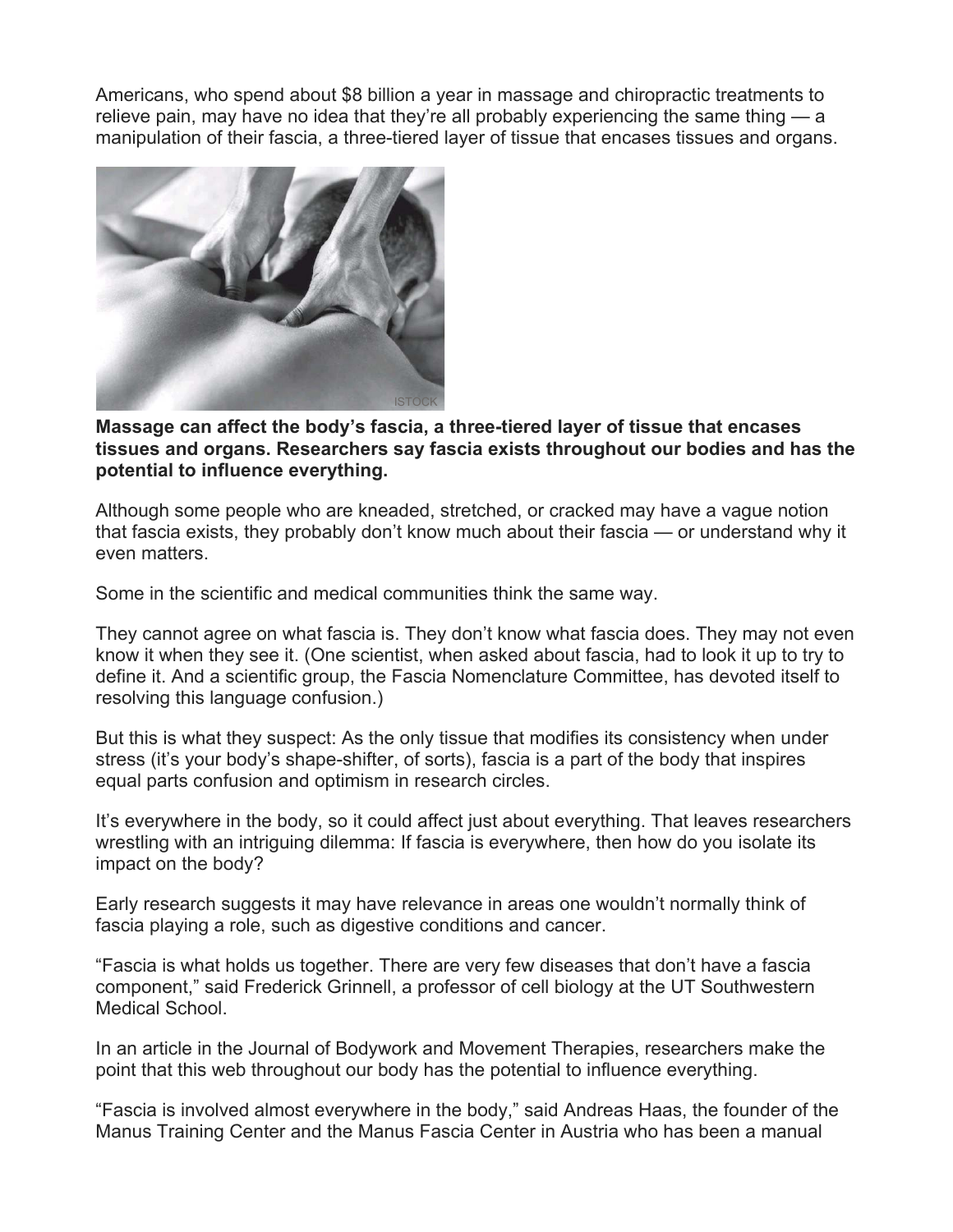therapist for 30 years and looking at fascia for two decades. "Each organ, each muscle, each artery, each vein, each nerve — there is not one single structure in the whole body that is not connected with fascia or not enveloped by fascia."

### What is fascia?

Best known by murky metaphors (a glove, net or web), fascia — in lay terms — appears differently throughout the body. There is the fascia that almost mimics a muscle with thick tissues, such as the fascia that makes up the plantar fascia in the foot or the iliotibial band along the side of the leg; the IT band is a structure that is unique to humans, and the fascia probably developed as an adaptation to bipedal movement, said Neil Roach, a lecturer in the department of human evolutionary biology at Harvard University.

There is also the fascia that appears all over and acts like a casing — a biological Spanx of sorts. "This fascia throughout the body holds muscles and organs in place to make sure they don't jostle around," Roach said.

The characteristic of fascia that is at the forefront of discussion in terms of health implications is its elasticity — that is, higher elasticity of the fascia allows organs and tissues to function better, while stiffer fascia decreases performance. (But that is not completely agreed upon, either; in some areas of the body — the joints, for example — it may be advantageous to have stiff fascia to provide support for anatomical structures, Haas said.)

Carla Stecco, an orthopedic surgeon and professor of human anatomy and movement sciences at the University of Padova in Italy whose father wrote books on fascia, is working to provide clarity to the confusion. She has conducted more than 100 human dissections with the goal of better understanding fascia's anatomy.

When looking at fascia in a cadaver, fascia rests beneath the skin like mist on a lake. Thin and almost translucent, fascia looks like "white paper," Stecco said. Past the fat cells, another fascia level — called deep fascia — rests beneath the superficial layer. Even deeper, a third layer called epimysial fascia rests on top of muscles. Out of the body and under the microscope, fascia is composed of a variety of different collagen types, elastin and multiple cell types, including telocytes and fasciocytes.

Scientists are still working to understand what characterizes one fascia layer from the next and distinguishes fascia from other connective tissue. Stecco said she believes this knowledge is vital to understanding fascia's clinical implications.

"Without correct knowledge about fascia," she said, "we really can't think about pathology."

What is known about fascia is that these three fascial layers are not isolated. Rather, they're bound to one another in a 3-D matrix that gives the body structure and helps it function in an "integrated manner," according to the definition put forward from the Fascia Nomenclature Committee.

Long thought of as just the support structure, fascia may have more influence on health than as a passive container.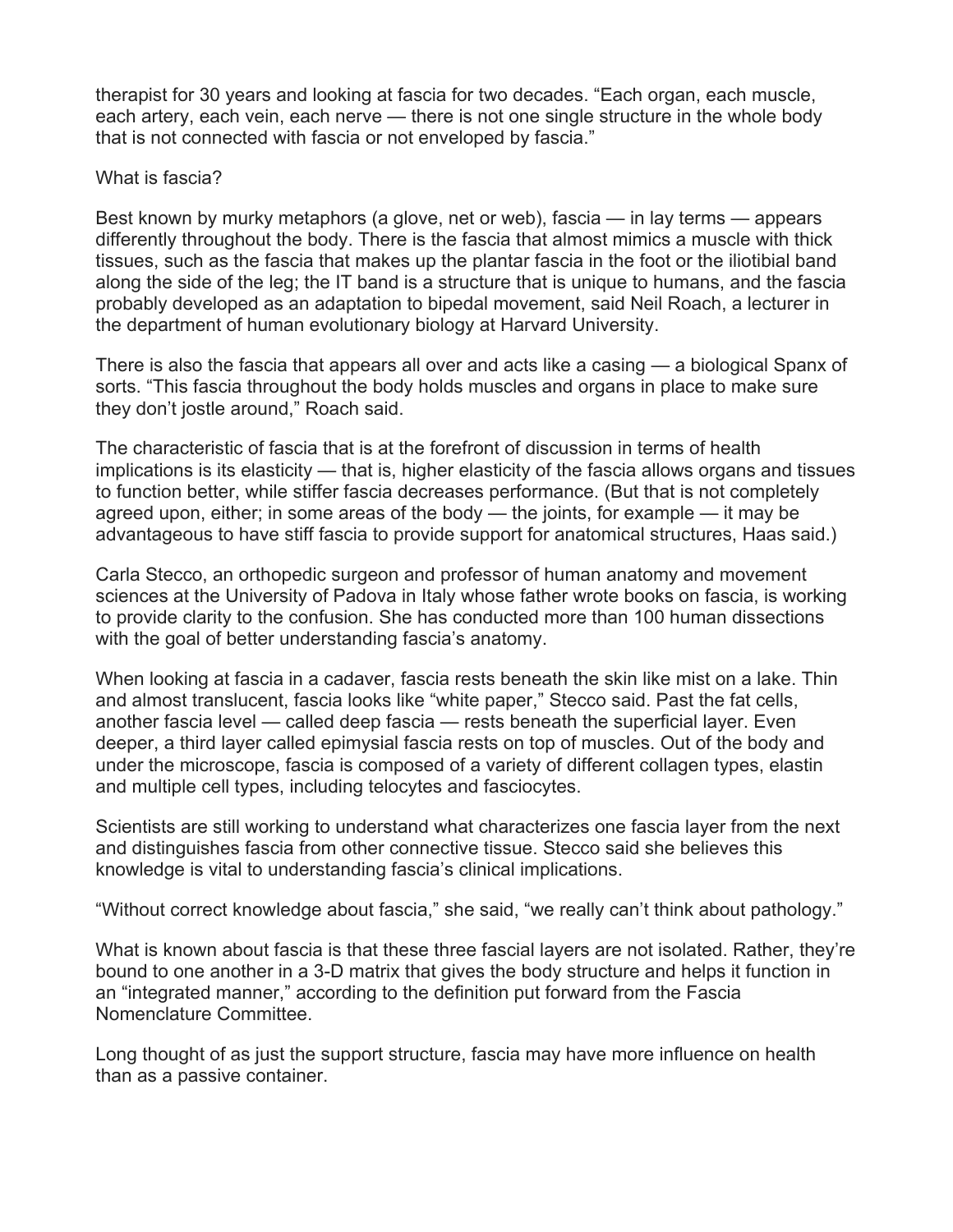"I think that understanding about the science of fascia is really important for people who are investigating different ways of being healthy other than surgery or drugs," said Grinnell, a scientist who was initially skeptical about his research related to fascia.

#### Why does it matter?

Antonio Stecco, the brother of Carla Stecco, and a proud member of the first family of fascia, is a research assistant professor at New York University in physical medicine and rehabilitation who describes fascia's main functions as helping coordinate the body's movements (i.e., biomechanics), position in space (i.e., proprioception) and fluid flow throughout the body.

Related to these functions, research has indicated that structural integration (a type of body work thought to release stiff fascia) has improved balance in patients with chronic fatigue, range of motion in patients with neck pain, and reduced eye spasms in patients with muscular dystonia.

Beyond movement conditions, fascia may also be involved in a variety of unexpected health conditions and diseases, including cancer, lymphedema, and gastrointestinal distress and many more areas to study, said Antonio Stecco, who reviewed many of fascia's potential clinical implications in a 2016 review paper in the PM&R Journal.

In this paper, Stecco posits a link between fascia and swelling of the arms in the legs (lymphedema). He suggests that stiff fascia decreases lymphatic fluid flow and can contribute to swelling in the limbs.

By releasing fascia through bodywork, it could be possible that fascia becomes more pliable, lymphatic fluid flow increases and swelling goes down. Similarly, releasing fascia could help reduce gastrointestinal distress, including constipation, bloating and acid reflux.

Antonio Stecco hypothesizes that stiff visceral fascia, which Carla Stecco describes as a fourth type of fascia that is related to the internal organs, may decrease the motility of organs, resulting in distress. Bodywork could make stiff fascia more pliable, facilitate organ functioning and reduce these unpleasant GI symptoms.

#### Fascia and cancer

One potential role of fascia could be for cancer research. Thomas Findley, an expert on fascia and a professor of physical medicine at Rutgers Cancer Institute of New Jersey, is fighting prostate cancer. He says he performs a series of exercises every day that he hopes may stall the progression of his cancer by releasing his fascia.

Findley said that exercise may slow down development of cancer and that some research suggests that physical activity (which would include weight training) may improve longevity in people once they're diagnosed. But the reason is unclear.

One hypothesis: Fascia, as part of the extracellular matrix, could surround the tumor like a net around a crab. When the collagen in the fascia around the tumor becomes stiff, Findley thinks cancer cells could use it as a direct line out of the net (envision a tumor escaping the area on stiff fascia, like a playground slide). But when the fascia is pliable, the tumor can't escape (envision it being trapped in quicksand with no easy escape route).